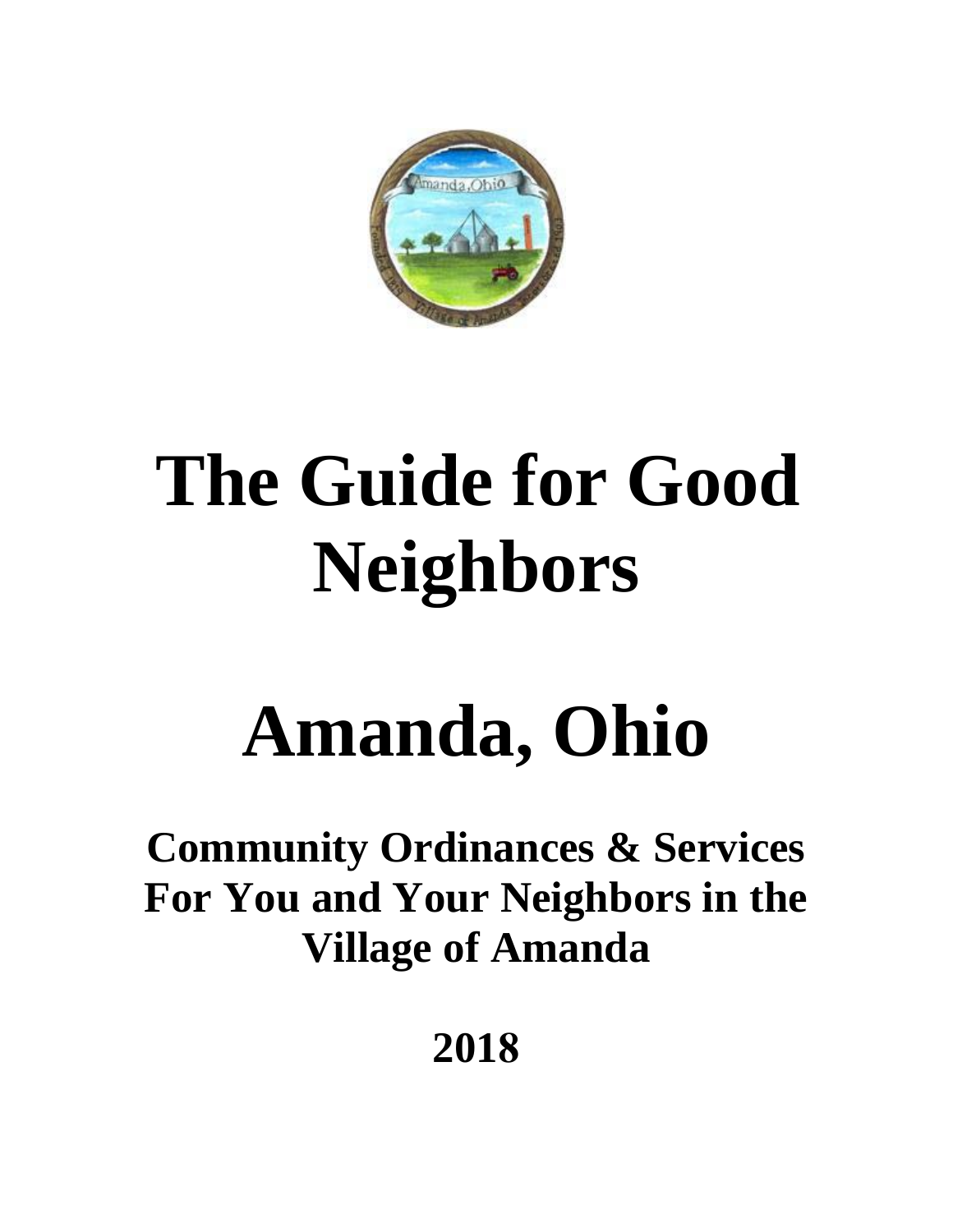## **TABLE OF CONTENTS**

| <b>Reporting Violations Compliance Guidelines</b>                                              |
|------------------------------------------------------------------------------------------------|
|                                                                                                |
| Animal Bites/Quarantine Animal Waste Barking Dogs Dangerous and Vicious Dogs Farm Animal       |
| Hunting Leash Requirement Licensing                                                            |
|                                                                                                |
| Building Permits Excavation Private Swimming Pool Fences                                       |
|                                                                                                |
| Disturbing the Peace Drug Usage Peddlers and Solicitors Weeds, Litter, Junk Vehicles and Other |
| <b>Nuisances</b>                                                                               |
|                                                                                                |
| <b>CURFEW</b>                                                                                  |
|                                                                                                |
|                                                                                                |
| Residential Trash Pick Up Leaf Pick up HOME                                                    |
| SAFETY                                                                                         |
| House Numbering Open Burning Vacation Checks                                                   |
|                                                                                                |
|                                                                                                |
| Festivals Municipal Pool Parks SIDEWALKS &                                                     |
|                                                                                                |
| Curbs Sidewalks Street Trees/Tree Lawns                                                        |
|                                                                                                |
| <b>Maintenance Snow Removal</b>                                                                |
|                                                                                                |
| Accessory Structures (Garages, Shed, Patios, etc.) Fences Home Businesses Use                  |
|                                                                                                |
| Drainage Problems Garage/Yard Sales Illegal Discharge to Storm Sewers Water Service            |
| VILLAGE OF AMANDA ELECTED OFFICIALS & COUNCIL COMMITTEES11                                     |
|                                                                                                |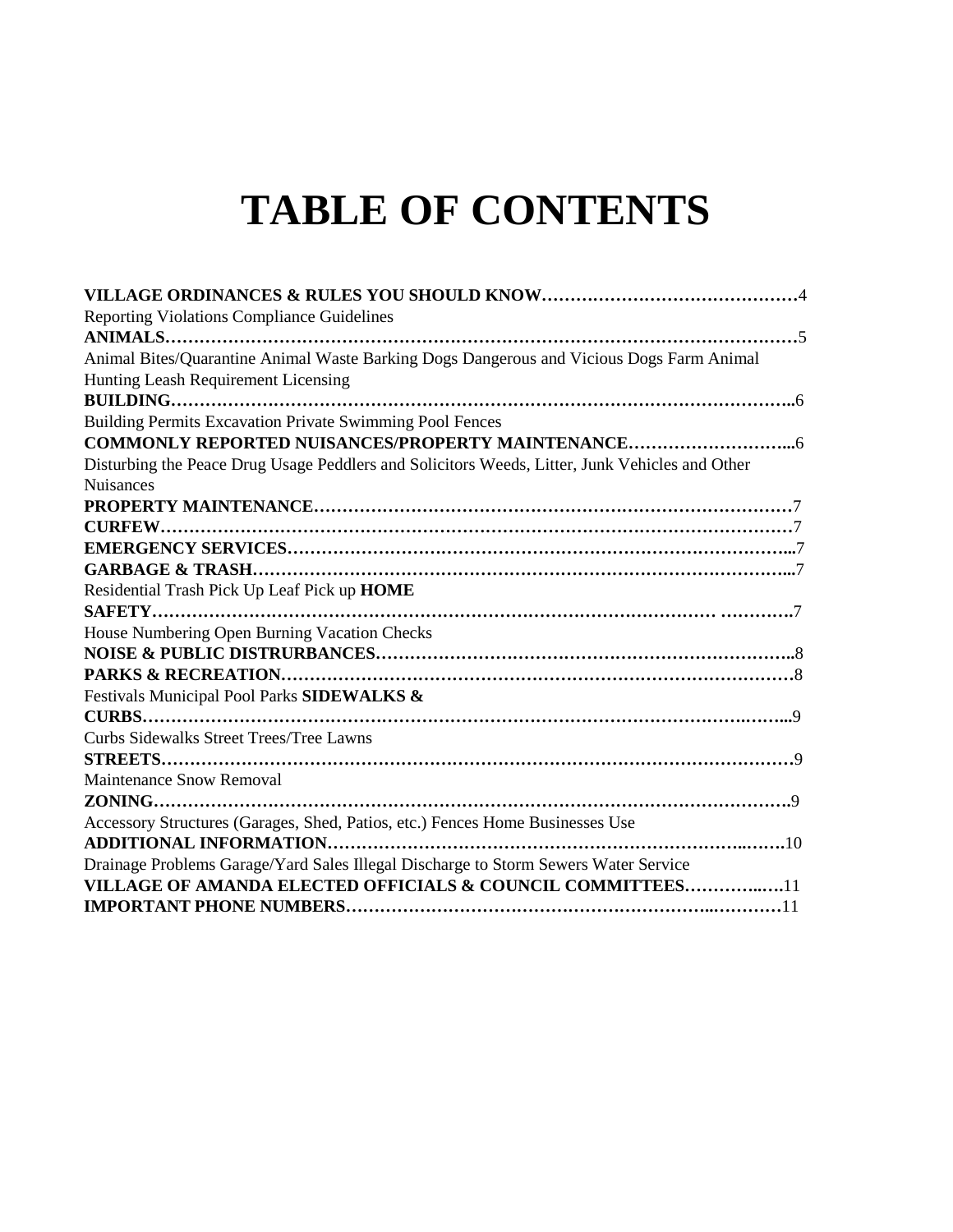#### **VILLAGE ORDINANCES & RULES YOU SHOULD KNOW**

We all have different expectations of our neighbors. For some of you, a good neighbor is someone who takes time for a chat across the fence, or who helps with the chores when a neighbor is ill. For others, a good neighbor is someone who leaves us alone. Although we don't all agree on all the fine points of neighborliness, we do tend to agree on certain basic standards which allow residents to enjoy their homes and property, preserve peace and quiet in our neighborhoods, help maintain property values, and prevent disputes among neighbors.

The citizens of the Village of Amanda, through their elected representatives, have enacted many of these standards into law. Some of these "good neighbor ordinances" are described in this booklet, with references to relevant sections of the Codified Ordinances of Amanda and/or other codes. Please note that the ordinances in this guide were effective as of the date listed on the cover and may be added to or amended by vote of the Amanda Village Council.

Remember, when you follow these simple rules, you are not only obeying the law – you're being a good neighbor! The Village of Amanda's website, www.villageofamanda.com has information on all village departments and programs. It is sometimes confusing finding the right department to contact when you have questions or need service. The following brief department descriptions may be helpful:

**Sherriff Department – if emergency call 911;** provides protection of private and public property, responds to nuisance law violations including barking dogs, abandoned vehicles, stray dogs and animal neglect complaints, illegal drug activity in neighborhoods.

**Property Maintenance –**Code Enforcement Officer investigates complaints and concerns.

**Zoning –** Village Administrator handles all zoning permits, complaints, and permitting. All of the above, other than police department calls, can be reached at (740) 969-4771, or by email. Village of Amanda email address is, [villageofamanda@hotmail.com](mailto:villageofamanda@hotmail.com) .

#### **Reporting Violations**

If you see a violation in your neighborhood and want to report it, contact the appropriate village department. Voice mail messages may be left at any time, twenty-four hours per day. Most office hours are 8:00 a.m. to 2:00 p.m., Monday through Thursday, except holidays. Please leave your name, address, daytime phone number, and a brief message describing the issue so that we can reach you if additional information is needed. If you want to speak directly to a specific employee, please call during regular business hours. If the employee is not available, your call will be returned as soon as possible. Most of the complaints the Village investigates did not occur overnight, therefore, a remedy may not be available overnight. Legal requirements regarding investigations and notification of the property owner sometimes can delay action of a complaint for several weeks or longer. If, after a reasonable time period, you do not see corrective action in a code violation situation, feel free to contact the appropriate department for an update on the status of your complaint. A letter or notice from a village department regarding a complaint that has been lodged against you should never be ignored! Failure to respond to a notice order by the Village could result in criminal charges. The Village of Amanda has the authority to remove trash, junk, weeds and junk autos, from private and public property. You will be billed for the actual cost of any services, including any administrative costs. If not paid, a lien will be placed on your property. Criminal penalties may also apply. If you have any questions regarding a letter or notice received, please call the appropriate person to discuss it.

#### **ANIMALS**

Animals must be confined to their owner's private property unless they are properly leashed. Maliciously hurting or killing any animal is prohibited by law. It is also unlawful to poison, torture, starve or abandon an animal.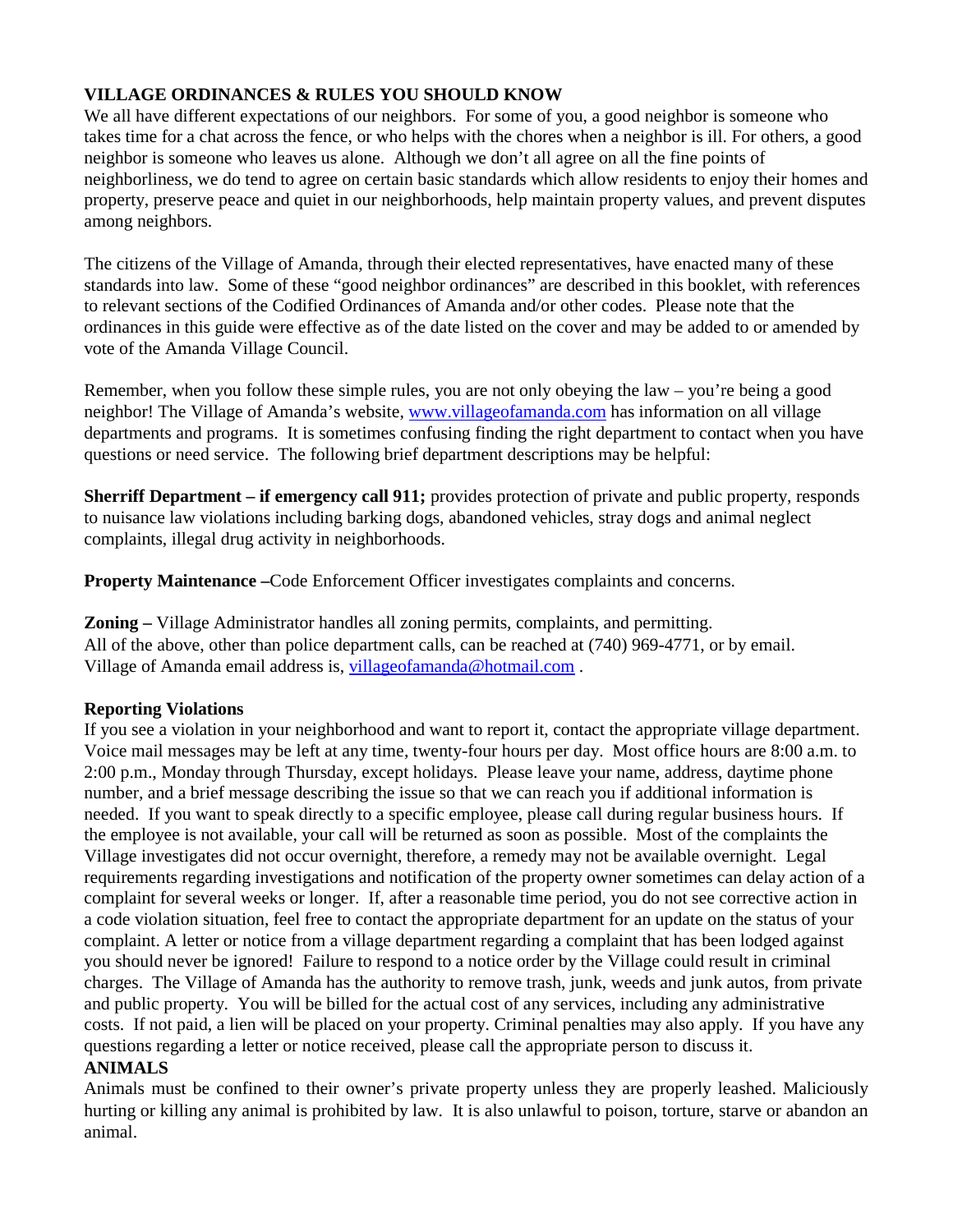#### **Animal Waste**

All properties are to be kept free of animal waste. Animal waste should be bagged and disposed of with your regular trash.

#### **Barking Dogs**

Barking or howling dogs are prohibited. Report violations to the Sherriff Department

#### **Dangerous and Vicious Animals**

It is against the law to keep or own a dog for fighting, selling, breeding, attacking or causing to make unprovoked attacks upon people or animals. Dangerous or vicious dogs must be confined in a securely locked pen or structure upon the premises of the person owning, harboring, or having the care, custody or control of the dangerous dog, or be tied with a chain-link leash or tether so that the dog is adequately restrained. Such pen or structure must have secure sides and a secure top. The owner, keeper, or harbored of a vicious dog must obtain liability insurance of not less than \$100,000.00 because of damage or bodily injury to or death of a person caused by the vicious dog. Report violations to the Sherriff Department

#### **Farm Animal**

Harboring or keeping of livestock within the Village limits are prohibited. Report violations to the Village Administrator at (740) 969-7771.

#### **Hunting**

Hunting of animals or fowl within the village is prohibited.

#### **Leash Requirement**

Dogs must be kept on a leash when not on the owner's property. Stray dogs should be reported to the Sherriff Department

#### **Licensing**

All dogs three (3) months of age or more must have a dog license every year. Contact the Fairfield County Dog Shelter at (740) 652-7180 for further information.

#### **BUILDING:**

#### **Building and Plumbing Permits**

#### **Contractor Registration**

Effective November 7, 2011 the Village of Amanda requires contractor registration. This includes, any individual or company who is engaged in the business as a general contractor, sub-contractor, and/or project manager, or who provides construction activities such as general construction, repair, renovation, electrical, plumbing, heating and/or cooling, water line or sewer line installation within the municipal limits of the Village of Amanda. **Please note that property owners or residents performing work themselves are not** 

#### **required to register.**

If you are making major repairs to your property, permits are required for the following: new construction, alterations, additions or structural reinforcement to a residential property. A permit is not needed for painting, drywall repair, insulation or other minor repair work. If you are unsure if a permit is required, please contact the Village Administrator at (740) 969-771

#### **Excavation**

All persons wishing to dig into or open up holes, ditches, or trenches in the sidewalk or roadway of any improved or unimproved street, alley or public way in the Village shall submit an application for right-ofway permit at least 5 days prior to the scheduled opening. No excavation shall take place until the application is reviewed and a permit is issued by the Village administrator at (740)-969-7771.

#### **Private Swimming Pool Fences**

All swimming pools or other bodies of water containing more than 24 inches of water in depth at any point and has more than 150 square feet of area on the water when filled to capacity are required to be enclosed by a fence. Swimming pool fences are required to be at least 40 inches in height as measured from the level of the ground where located. Each gate shall be provided with a secure, self-closing and self-latching lock and kept locked at all times when the depth of water in the pool exceeds 18 inches. Call the Village Administrator at (740) 969-7771 for additional information.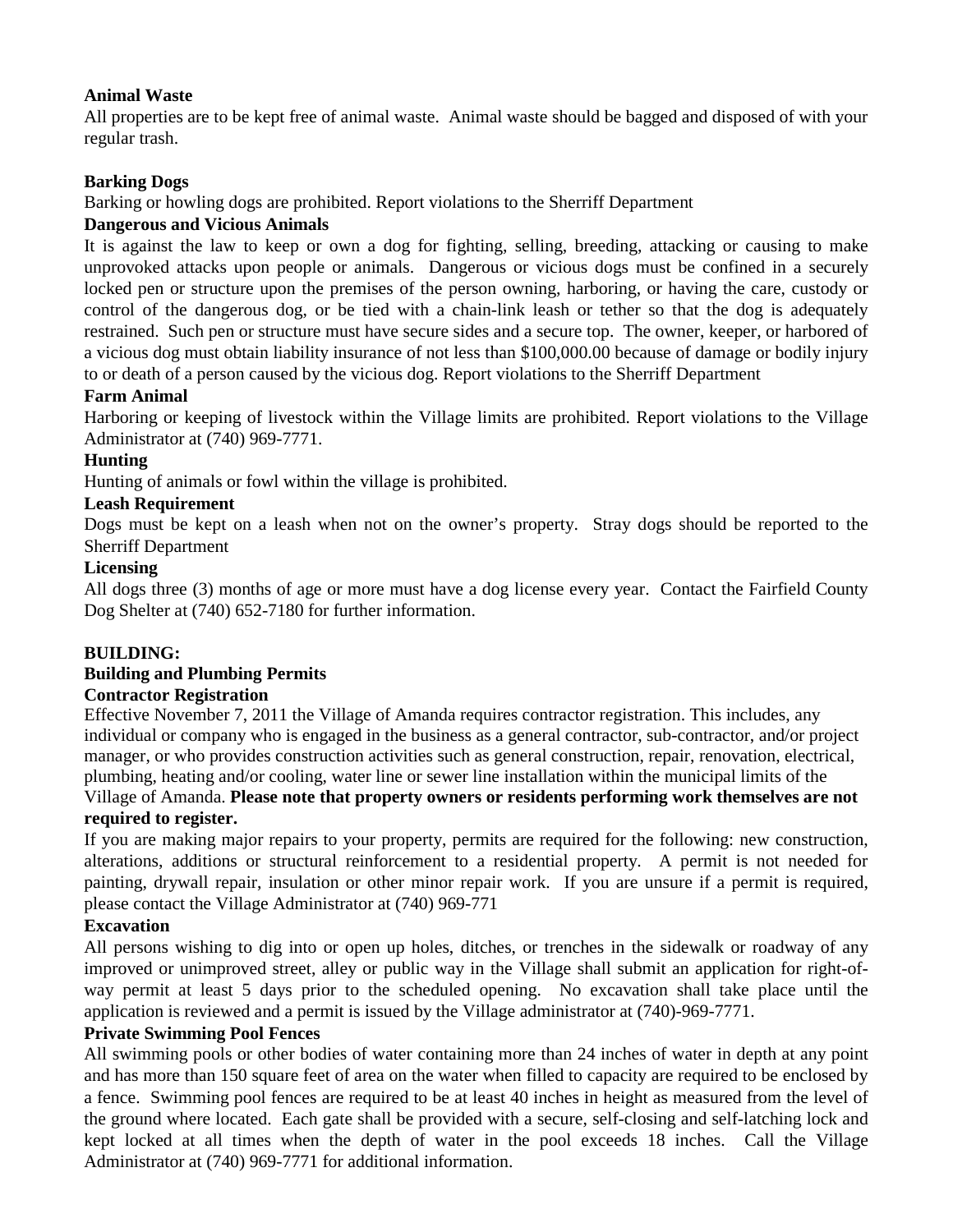#### **COMMONLY REPORTED NUISANCES**

#### **Disturbing the Peace**

Disturbing the peace includes public intoxication, drunkenness, fighting, quarreling, assaulting, using profane language or other indecent or disorderly conduct. Complaints should be made to the Sherriff Department.

#### **Drug Usage**

Properties and premises are often used for the purpose of conducting illegal drug transactions and other illegal drug activity. They are often neglected and negatively impact neighborhoods. If you are concerned that a neighboring property may be used for illegal drugs, contact the Sherriff Department.

#### **Peddlers and Solicitors**

All peddlers and solicitors are required to obtain a peddler's license from the Village of Amanda BEFORE any solicitation within the village. If a peddler that comes to your door is unable to produce a license issued by the Village of Amanda, contact the Sherriff Department immediately.

#### **Weeds, Litter, Junk Vehicles & Other Nuisances**

- Grass and/or weeds growing in excess of six (6) inches.
- Trash, rubbish, junk stored on the property.
- Junk vehicles unlicensed AND/OR inoperable vehicles not in an enclosed building or garage must be removed or repaired and licensed.
- Abandoned vehicles abandoned vehicles may not be parked on a public street for longer than 48 consecutive hours or on private property without the property owner's permission
- Parking of boats, campers, recreational vehicles prohibited from being stored or parked on any public street or right of way, and prohibited from being parked, unless screened, in residential areas.

The Village updated its code in 2018 with the adoption of the 2018 International Property Maintenance Code. Persons found in violation of the Property Maintenance Code can be subjected to fines, criminal charges and possible demolition of their building if it is found to be dangerous. Owners of the property will be issued a notice requiring them to repair or make safe their property. Depending on the nature of the problem, owners may have from 10 days to 30 days to complete the work. Extensions are only available on a case-by-case basis.

As a neighborhood resident, you have the right and the responsibility to report property maintenance code violations to ensure dangerous and unsanitary conditions do not persist in your neighborhood. Call (740) 969-7771 or send an email to [villageofamanda@hotmail.com](mailto:villageofamanda@hotmail.com) for further clarification of the Property Maintenance Code or to report a violation.

#### **CURFEW**

The curfew schedule below applies to minors in all areas of the Village of Amanda when not accompanied by an adult parent or guardian:

**Minors under the age18** – between the hours of 11:00 p.m. and 5:00 a.m. The provisions of this section do not apply to a minor with his parent, guardian or other responsible adult having the care, custody and/or control of the minor. Parents are responsible for their children observing these curfews.

#### **EMERGENCY SERVICES**

The Village of Amanda is part of the Fairfield County 9-1-1 emergency system. The Village is served by the Sherriff Department for police protection and the Amanda Fire Department for fire protection. See page 11 for contact information.

#### **GARBAGE AND TRASH**

#### **Residential Trash Pick Up**

The Village of Amanda contracts for residential trash pickup. Weekly trash pickup is currently scheduled for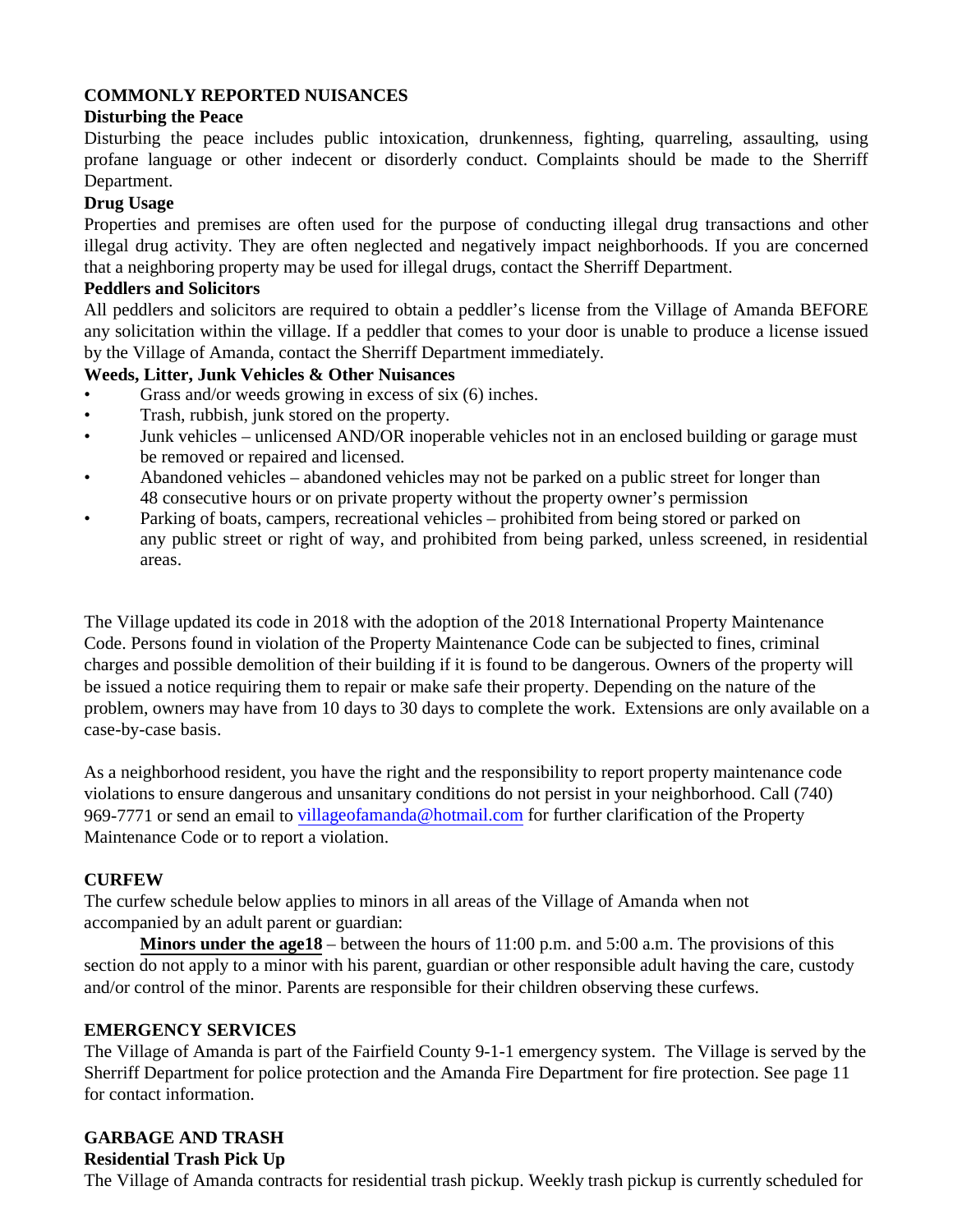**Tuesdays**, except for holidays. For additional information, call the Village Office 740-969-7771. Trashcans should be set out at the street no sooner than 24 hours prior to the scheduled pick-up and be removed from the curb by 6:00 p.m. the day of the pickup.

#### **Leaf Pick-up**

Public notification will be given regarding the start and end of leaf pick-up throughout the fall. The Service Department will alternate between starting sides of the village, then proceed through the village until the end date. Leaves should be raked to the curb, but not placed in the street.

#### **House Numbering**

All homes and buildings are required to have address numbers located where easily seen from the public right-of-way by police, fire and ambulance staff. All numbers must contrast with their background and be Arabic numerals at least 4" high with a minimum stroke width of ½".

#### **Open Burning**

Open burning is permitted within the village in only certain situations. Contact the Amanda Fire Department at (740) 969-2629 for additional information. Burning of leaves, garbage or refuse is not permitted.

#### **NOISE & PUBLIC DISTURBANCES**

The Village of Amanda has zero tolerance ordinances against causing loud noises and public disturbances (a warning does not need to be given) as well as against fighting or causing harm to another person or property. There are ordinances against loud radios, stereos, or "boom boxes"; loud motor car sounds; tire "squealing" or "peeling"; racing of car motors; and gasoline engines within the village limits without a muffler to deaden the noise. There is no specific time when loud noise is permitted; therefore a person could be cited at any time of the day.

#### **PARKS & RECREATION**

#### **Festivals**

Any festivals, fundraisers, and/or other special events must receive a special events permit from the Village Administrator prior to planning any of the above. The Village Administrator has the discretion to forward the request to the Village Council for action.

#### **SIDEWALKS & CURBS**

#### **Curbs**

Maintenance of curbs is the responsibility of the property owner. A driveway entrance requires a right-ofway permit from the Village Administrator by calling 969-7771.

#### **Sidewalks**

Although sidewalks are a public way, property owners are responsible for the maintenance and repair of all sidewalks on their property, including snow and ice removal. Replacing a public sidewalk requires a permit from the Village Administrator.

#### **Street Trees/Tree Lawns**

Trees between the curb and sidewalk are the property of the Village of Amanda. Permission must be obtained from the Village Administrator at 969-7771 before trimming, removing or planting trees. The maintenance of the grass in this area is the responsibility of the property owner.]

#### **STREETS**

#### **Maintenance**

The Village regularly patches pot holes as needed. To report a pot hole, call the Village Office at (740) 969- 7771.

#### **Snow Removal**

The plowing and salting of village streets takes place as soon as possible when snow occurs. Main routes are cleaned first, followed by secondary streets. Alleys are plowed last. Please remove vehicles from the street if possible, or be sure that any cars parked on the street leave plenty of room for trucks to pass by.

#### **ZONING Accessory Structures**

The addition of patios, porches, garages, sheds, and building additions require zoning permits if they are 100 square feet or larger. Specific yard and setback requirements will apply. Permit fees are based on the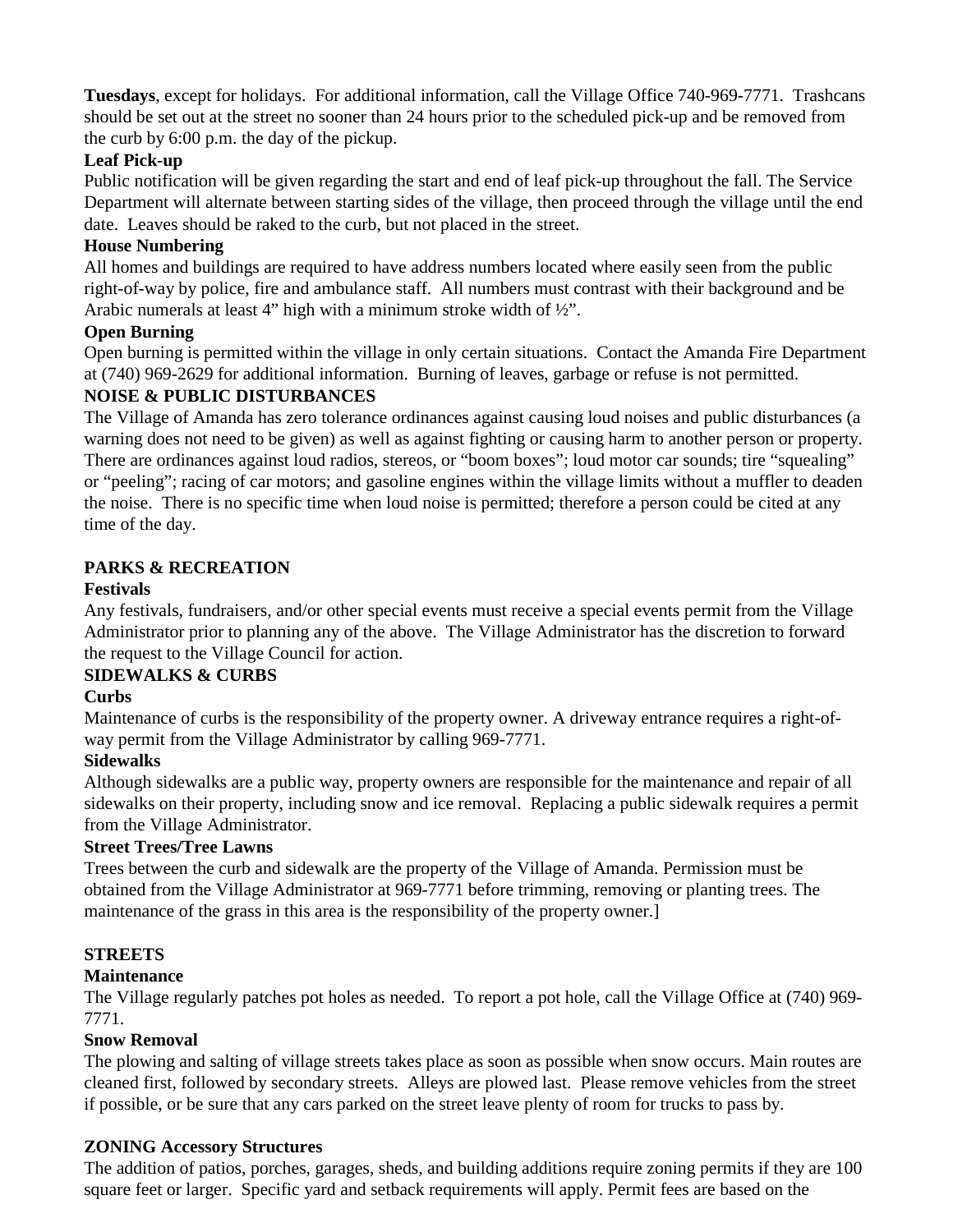specific nature of the permit. Prior to the construction of a fence, the property owner must obtain a Fence Permit from the Village Administrator by calling 969-7771. Applications are available at the municipal office. Fences cannot exceed six (6) feet in height; fences in front yards cannot exceed three (3) feet in height. Chain link, mesh wire, barbed wire or similar sharp point fences are prohibited. Exceptions: Galvanized chain link fence with rolled over top wires with a horizontal support tube will be permitted in any residential district, other than planned districts. All fences and walls must have the finished non-structural face outward. All fences must have a minimum of one foot from the property line. All fences on one parcel must have a unified style. Fences cannot be constructed until surveyor pins are visible; if not, a survey must be done.]

#### **Home Occupations**

Home-based business or home occupations are permitted in residential neighborhoods provided they comply with zoning requirements. Registration with the **Village's Zoning Administrator is required. Use** 

The Village of Amanda has a zoning ordinance that protects neighborhoods by prohibiting most commercial, industrial or other negative activities in residential districts, and by requiring a minimum level of separation between uses. For further information regarding neighborhood land uses or obtaining zoning approval for additions or improvement projects, contact the Village Administrator at (740) 969-7771.

#### **ADDITIONAL INFORMATION**

#### **Drainage Problems**

If you have a drainage problem on your property which is damaging your property or it is affecting your neighbor(s) or village right-of-way, you may be required to correct the problem. You are not permitted to connect roof or site drains into the sanitary sewer system, however you may be able to connect them to the storm drainage system with the approval of the Village Administrator

#### **Garage/Yard Sales**

Garage and/or yard sale signs are permitted on the property where the sale is taking place. The placement of signs advertising garage/yard sales are not permitted on street trees, utility poles or in the street right-ofway.]

#### **Illegal Discharge to Storm Sewers/DO NOT Dump**

It is illegal to discharge pollutants or waters containing pollutants (i.e. anti-freeze, pesticides, paints, motor oil or other hazardous chemicals) into the village's storm sewer drainage system, including but not limited to catch basins, drainage pipes, rivers or streams. Violations should be reported to the Village Administrator at (740) 969-7771.

#### **Proper Way to Discharge a Sump Pump**

After the sump pump is properly installed in accordance with the manufacturer's instructions, the discharge side of the pump should be connected to a rigid PVC pipe (Schedule 40 min.). The discharge pipe should either be installed through the outside wall of the structure and freely discharge onto an approved splash plate, or continued underground to and discharged through the street side curb or connected to an existing storm drain. A right-of-way permit is required for any excavation in the Village right-of-way. Any connection to the Village's storm drain system must have prior approval from the Village Administrator, by calling 969-7771.

#### **Please note: Clean water connection to the Village's sanitary sewer system is NOT PERMITTED**

To have your water service turned on or off or for billing questions, call the Water Billing Clerk at (740) 969-7771. Repair of your water line from your house to your tap at the main is your responsibility. Rules and Regulations regarding your water and sanitary sewer systems are available for your review.